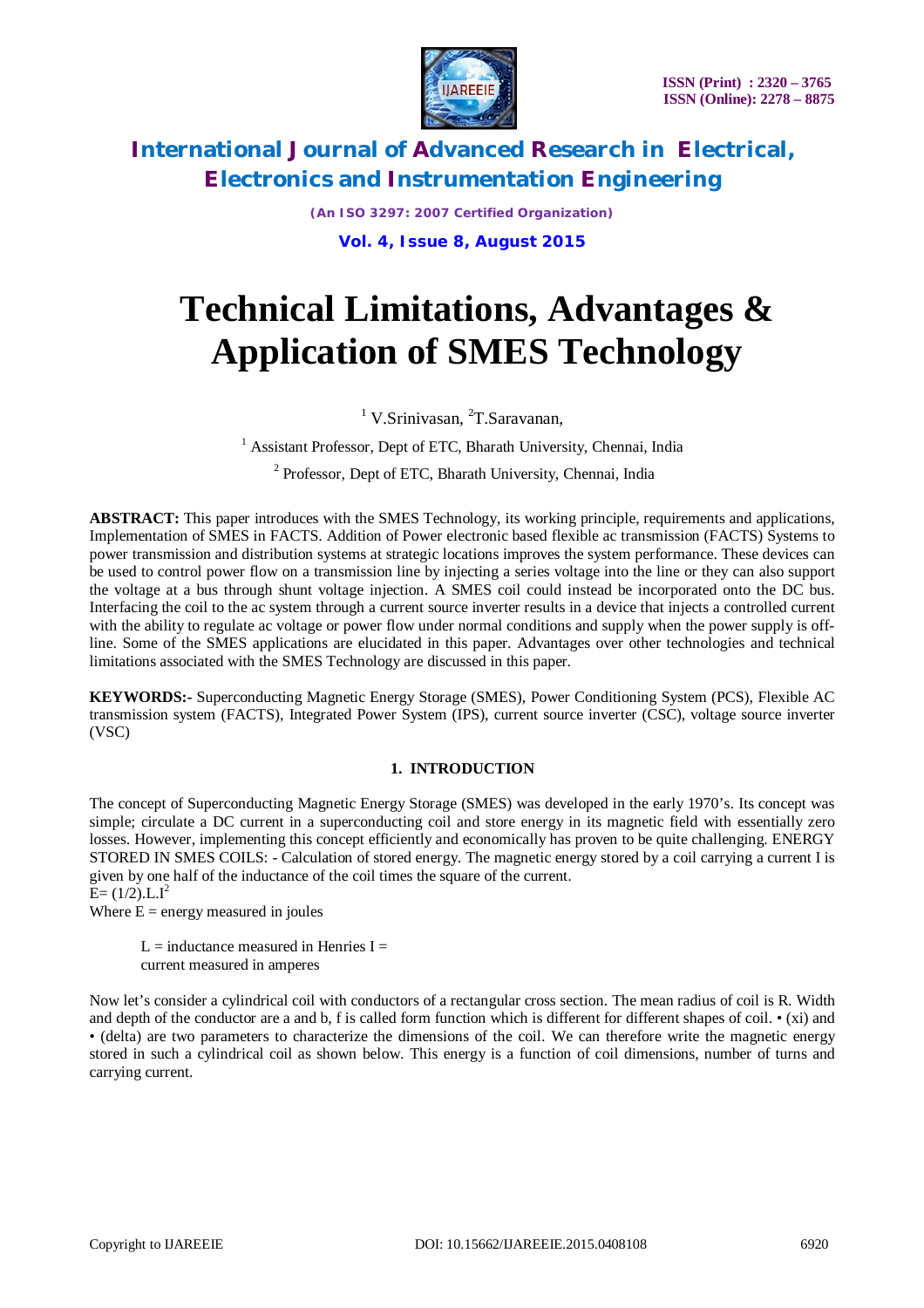

*(An ISO 3297: 2007 Certified Organization)*

### **Vol. 4, Issue 8, August 2015**

E= (1/2).  $f(\bullet, \bullet)$ .R.N<sup>2</sup>.I<sup>2</sup> Where E = energy measured in joules  $I =$  current measured in amperes

 $f(\bullet, \bullet)$  = form function, joules per ampere-meter N = number of turns of coil

### **II. TECHNOLOGY DESCRIPTION**

A SMES system stores energy in the magnetic field created by the flow of direct current in a coil of superconducting material. To maintain the coil in its low-temperature Superconducting (LTS) state, it is immersed in liquid helium contained in a vacuum-insulated cryostat. Superconducting Magnetic Energy Storage (SMES) systems store energy in the magnetic field created by the flow of direct current in a superconducting coil which has been cryogenically cooled to a temperature below its superconducting critical temperature. A typical SMES system includes three parts: superconducting coil, power conditioning system and cryogenically cooled refrigerator. Once the superconducting coil is charged, the current will not decay and the magnetic energy can be stored indefinitely [1-4].

The stored energy can be released back to the network by discharging the coil. The power conditioning system uses an inverter/rectifier to transform alternating current (AC) power to direct current or convert DC back to AC power. The inverter/rectifier accounts for about 2-3% energy loss in each direction. SMES looses the least amount of electricity in the energy storage process compared to other methods of storing energy. SMES systems are highly efficient; the roundtrip efficiency is greater than 95% Due to the energy requirements of refrigeration and the high cost of superconducting wire, SMES is currently used for short duration energy storage. Therefore, SMES is most commonly devoted to improving power quality. If SMES were to be used for utilities it would be a diurnal storage device, charged from baseload power at night and meeting peak loads during the day [5-8].

The requirements for the SMES System are:

- 1. Commercial SMES products utilize LTS material.
- 2. Since the SMES coil is a DC device, a power converter system is required at the coil/grid interface.
- 3. The power converter system uses standard solid-state DC-AC converters as well as other filtering and control circuitry.
- 4. In addition to the superconducting coil and the power converter system, the only other major elements comprising a SMES plant are the cryogenic refrigerator systems (including cryostat).
- 5. SMES technology has been under development around the world for many years.

#### **III. DIFFICULTY IN ADDING SMES COIL TO AC SYSTEM**

One of the difficulties in adding a SMES coil to an ac system is the power converter interface needed to properly synchronize with the ac system and transfer energy in and out of the coil. The power conditioning for a SMES coil has the added difficulty in that a wide range of voltages may be necessary in addition to a wide range of currents [9-12]. The voltage will need to reverse, although the current can stay unidirectional. Most power conversion options do better if either voltage or current has a somewhat smaller range of variation. Many power conversion options for SMES coils have been considered over the years, generally with the power conversion dedicated solely to the SMES coil. Power electronic based flexible ac transmission (FACTS) or Custom Power devices are added to power transmission and distribution systems at strategic locations to improve system performance. One class of these devices uses temporary energy storage on a dc bus in the form of a capacitor. These devices can be used to control power flow on a transmission line by injecting a series voltage into the line or they can also support the voltage at a bus through shunt voltage injection. The addition of more substantial energy storage, such as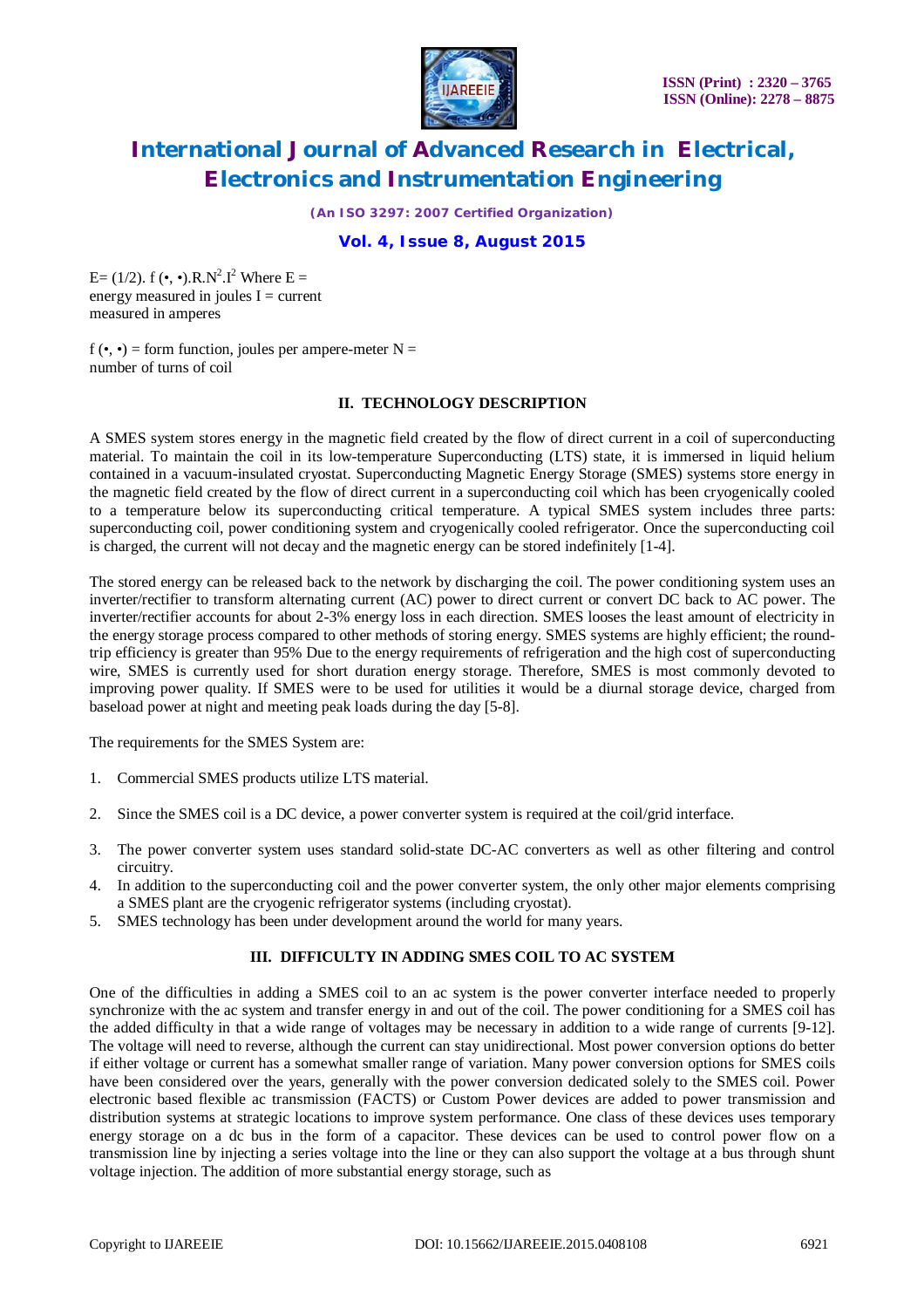

*(An ISO 3297: 2007 Certified Organization)*

### **Vol. 4, Issue 8, August 2015**

a battery or capacitor bank makes these devices capable of maintaining voltage magnitude during a voltage sag or brief outage. An example of this is the dynamic voltage restorer (DVR). A SMES coil could instead be incorporated onto the DC bus. Interfacing the coil to the ac system through a current source inverter yields a device that injects a controlled current with the ability to regulate ac voltage or power flow under normal conditions and to supply energy when the power supply is off-line. If a dc/dc boost converter is used to interface to the coil, a voltage source inverter could be used to inject a voltage into the ac system instead. The energy storage elements presently used on the dc bus of FACTS or Custom Power device, usually a capacitor will still be used to absorb the ripple from the converter and handle fast transient changes [13-16]. The size of the capacitor can be reduced though.

#### **IV. SMES APPLICATIONS**

SMES has branched out from its application origins in the early 1970s to include power quality for utility, industrial, commercial and military applications. It has also shown promise as a power supply for pulsed loads such as electric guns and electromagnetic aircraft launchers as well as for vital loads when power distribution systems are temporarily down. On application, superconducting magnetic energy storage (SMES) coils can be used in many ways.

- 1. They can be used to damp dynamic swings on the ac system by absorbing or supplying real power in opposition to the oscillations.
- 2. They can also be used for load leveling by charging them when excess generation is available and discharging them during high demand periods.
- 3. Small SMES coils can act as an uninterruptible power supply to help loads ride through short outages and voltage sags.
- 4. SMES Coils are also used for the Utility Applications.

[An Example of SMES application is illustrated in brief in the section 4.1]

#### **4.1 Vital Loads**

Consider an example of a Naval Ship. It is sometimes necessary that vital loads on a ship be started at a time when the required power is not available. A vital load would be defined as any load that is essential to the operation of the ship or the survival of the crew [17-20]. This could include blowers, pumps or any number of systems in a submarine or ship that are needed to successfully operate the vessel. If there is a temporary power outage it could be imperative that these systems start operating or continue operation. The SMES unit could store energy for these vital loads. When numerous systems need to be brought up simultaneously quite often the power system cannot handle the start up transients. The PCS could be used to soft start the motors and eliminate startup transients that could degrade power quality and shut down sensitive equipment. In the case where power is not immediately available the PCS could run loads at a fraction of full power until auxiliary generators are brought on line.

#### **V. SMES COIL WITH FACTS SYSTEM**

An SMES Coil is implemented on the DC side of the FACTS Device. Because FACTS devices are usually employed to generate and control reactive power, the SMES coil serves as an energy storage element in support of that function [21]. The FACTS devices mentioned above have been the subject of this modification. Interfacing a SMES coil to the dc side of a FACTS device requires selection of an appropriate converter topology for the FACTS device. There are two possibilities for this: a current source inverter (CSC) or a voltage source inverter (VSC). The CSC requires a stiff direct current source, whereas the voltage source inverter needs a stiff voltage. Because the SMES coil obviously behaves as an inductor, there is a generally compatible topology between a CSC and a SMES coil. The SMES coil has a somewhat larger energy storage capacity than the typical CSC's dc link inductor. With this energy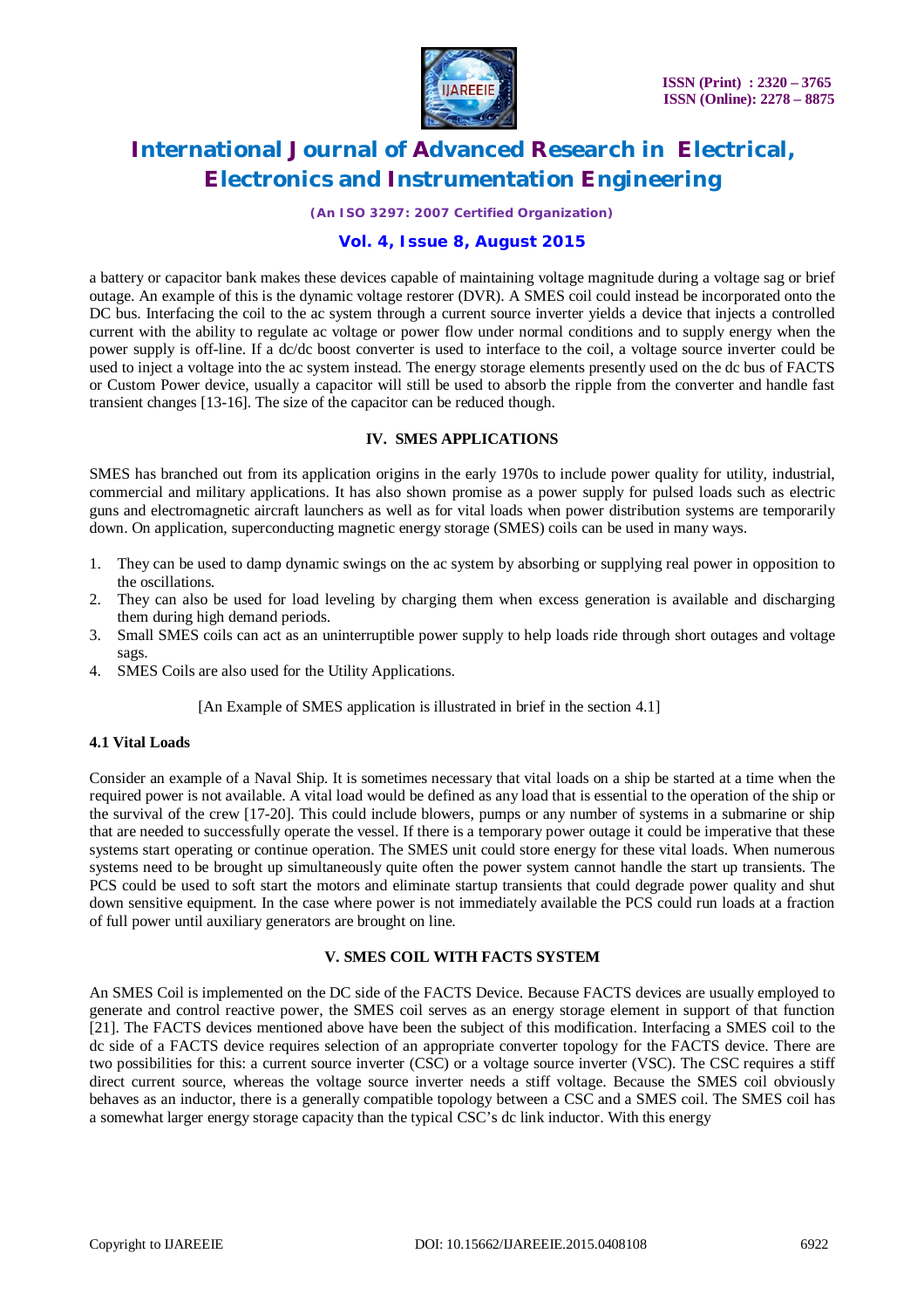

*(An ISO 3297: 2007 Certified Organization)*

### **Vol. 4, Issue 8, August 2015**

storage, a CSC can provide real power to ride through sags and brief interruptions. It can also provide real power for damping of some of the slower transients on the lines. A VSC can also process the real power to ride through sags and brief interruptions. It can also provide real power for damping of transients. It can respond more quickly and therefore can address somewhat faster transients than the CSC. Consequently, a VSC is capable of pulse width modulation that produces an output current and voltage with less harmonic content than a typical CSC output current. A CSC is generally only capable of slow pulse width modulation. In other words, the VSC current requires less subsequent filtering and can serve systems less tolerant of current harmonics. Unfortunately for this application, the VSC requires a stiff voltage source. This means that a dc/dc boost converter is necessary to convert the stiff current behavior of the SMES coil to a stiff voltage on which the VSC depends [22].

The topology that is chosen must be able to regulate the dc link voltage while controlling the dc and ac system and losses. It must follow variations in load as commanded. Therefore, a VSC-based FACTS device as an interface may be more capable to do these tasks and may be compatible with the utility, but has more components and a corresponding cost disadvantage.

For FACTS devices, the switch chosen is a Silicon Controlled Rectifier (SCR) or Thyristor for the largest devices or the Gate Turn Off Thyristor (GTO) if the requirements are small enough to permit their use. Each has its disadvantages: the SCR is a latching device that requires either appropriate conditions within the power circuit to turn the SCR off or additional circuitry for that purpose. An advantage of using the FACTS/SMES combination for real power is that the FACTS device has a higher Q rating than P, and the SMES coil will affect only the P rating. P and Q sum orthogonally, so the effect on overall current of combining the SMES and FACTS device is less when both are used together, as shown in Figure 1, than if both were used separately.



**Figure 1**:- Orthogonal Addition of Fuel Cell Real Power P

and FACTS Device's Reactive Power Q.

The SMES coil provides a real power contribution to the system in a location that may be strategically important in the overall operation of the system. Each of the FACTS and Custom Power devices described earlier in this paper are primarily reactive power devices. They contribute little if any real power and, for the most part, draw on the utility to provide for their losses. The UPFC circulates real power internally, but does not supply any. Only the DVR actually stores real power to any extent. Providing a real power capability, probably close to an important or remote load (the typical placement for a small SMES coil at present), may have strategic importance. Also, a small, rapidly responding source of real power from a SMES coil when needed can be of significance for power quality support. In adding a SMES coil to the DC bus, there is a gain of another degree of control over the FACTS or custom power device because the SMES coil can regulate the voltage level of the dc bus with its dc-dc converter. Bus capacitors provide energy storage to support the dc bus voltage, making the dc bus voltage directly related to the setting of the voltage control on the dc-dc converter. Freeing the converter on the FACTS of Custom Power device from controlling the dc bus voltage, provides an additional degree of freedom for controlling the input to the ac system. The SMES coil and its converter provide a nearby and responsive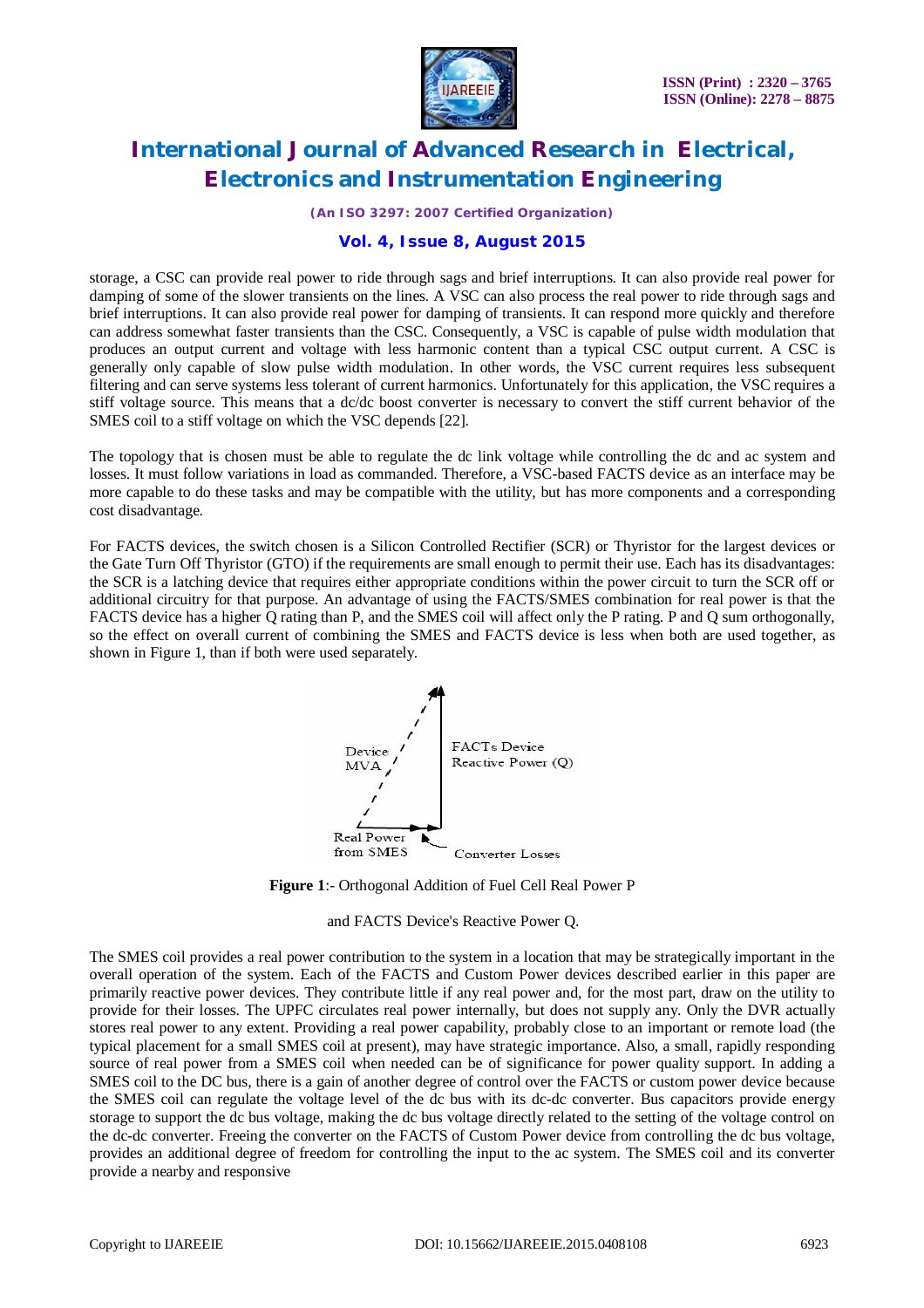

*(An ISO 3297: 2007 Certified Organization)*

### **Vol. 4, Issue 8, August 2015**

means of moving energy in and out of the capacitor. Because energy also enters (and exits) to the ac line, dc bus regulation must be done in concert with the switching action of FACTS or custom power device.

### **VI. ADVANTAGES OVER OTHER TECHNOLOGIES**

There are several reasons for using superconducting magnetic energy storage instead of other energy storage methods.

- 1. Time delay during charge and discharge is quite short.
- 2. Power is available almost instantaneously and very high power output can be provided for a brief period of time.
- 3. Thus if a customer's demand is immediate, SMES is a viable option.
- 4. Another advantage is that the loss of power is less than other storage methods because electric currents encounter almost no resistance.
- 5. Additionally the main parts in a SMES are motionless, which results in high reliability.

#### **VII. TECHNICAL LIMITATIONS**

The energy content of current SMES systems is usually quite small. Methods to increase the energy stored in SMES often resort to large-scale storage units. As with other superconducting applications, cryogenics are a necessity. A robust mechanical structure is usually required to contain the very large Lorentz forces generated by and on the magnet coils. The dominant cost for SMES is the superconductor, followed by the cooling system and the rest of the mechanical structure.

- 1. Mechanical support Needed because of Lorentz forces [3-8].
- 2. Size-To achieve commercially useful levels of storage, around 1 GWh (3.6 TJ), a SMES installation would need a loop of around 100 miles (160 km). It would require access to a significant amount of land to house the installation.
- 3. Manufacturing-There is some manufacturing issues around SMES. The first is the fabrication of bulk cable suitable to carry the current.
- 4. Infrastructure-The second problem is the infrastructure required for an installation. Until room-temperature superconductors are found, the 100 mile (160 km) loop of wire would have to be contained within a vacuum flask of liquid nitrogen. This in turn would require stable support, most commonly envisioned by burying the installation.
- 5. Critical current-Unfortunately the super conducting properties of most materials break down as current increases, at a level known as the critical current. Current materials struggle, therefore, to carry sufficient current to make a commercial storage facility economically viable.
- 6. Critical magnetic field-Related to critical current, there is a similar limitation to superconductivity linked to the magnetic field induced in the wire, and this too is a factor at commercial storage levels
- 7. Possible Adverse Health effects-The biggest concern with SMES, beyond possible accidents such as a break in the containment of liquid nitrogen, is the very large magnetic fields that would be created by a commercial installation, which would dwarf the magnetic field of the Earth.
- 8. Obstacle-The controls for a SMES PCS have some inherent difficulties, such as the large inductance of the superconducting coil which provides the system with a virtual current source. There are several issues that arise from this system characteristic.

#### **VIII. CONCLUSION**

A SMES system stores energy in the magnetic field created by the flow of direct current in a coil of superconducting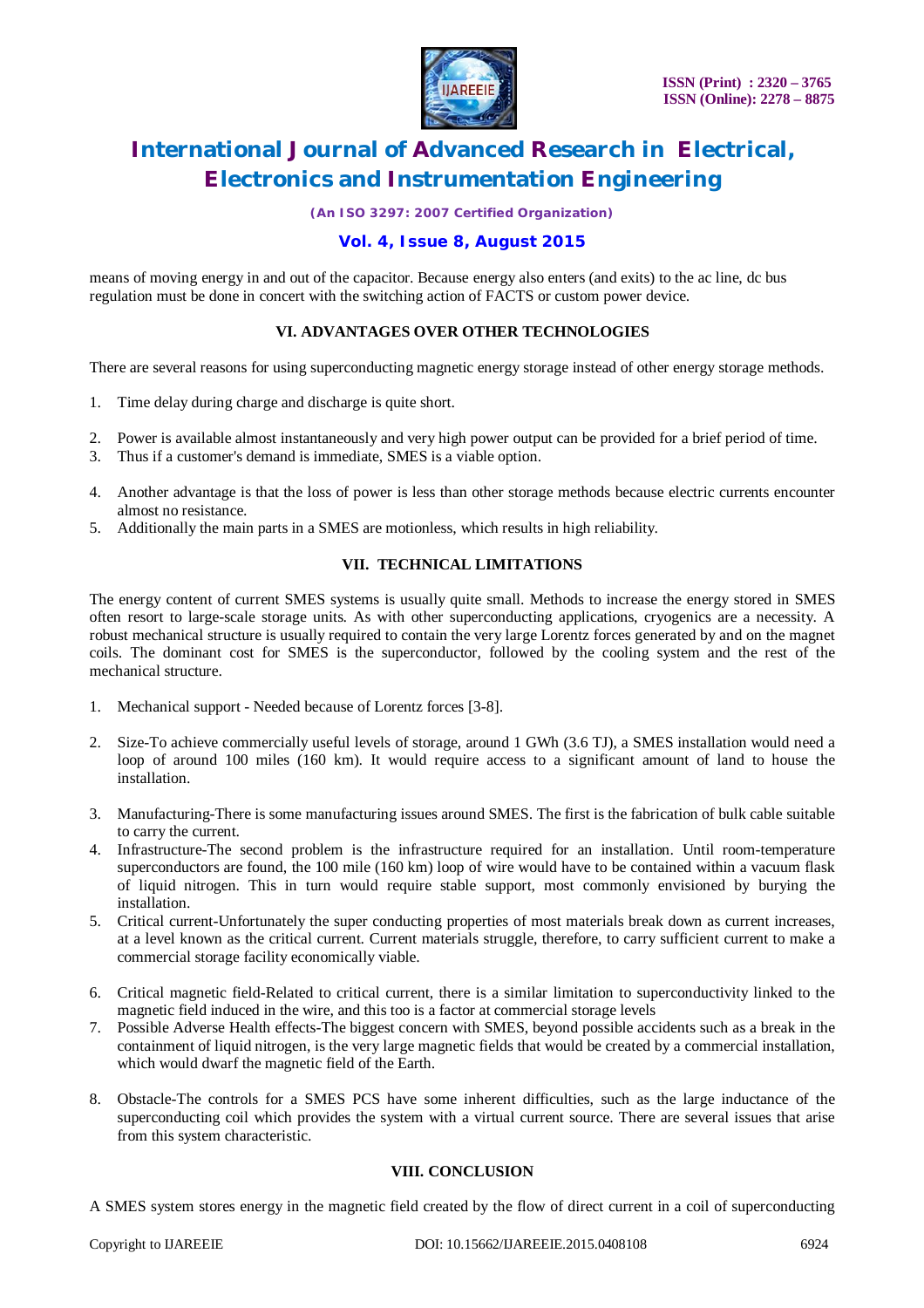

*(An ISO 3297: 2007 Certified Organization)*

### **Vol. 4, Issue 8, August 2015**

material. SMES coils can damp dynamic swings on the ac system. SMES coils can level the load, and even act as an uninterruptible power supply. FACTS devices can control power flow on a transmission line by injecting a series voltage into the line or they can also support the voltage at a bus